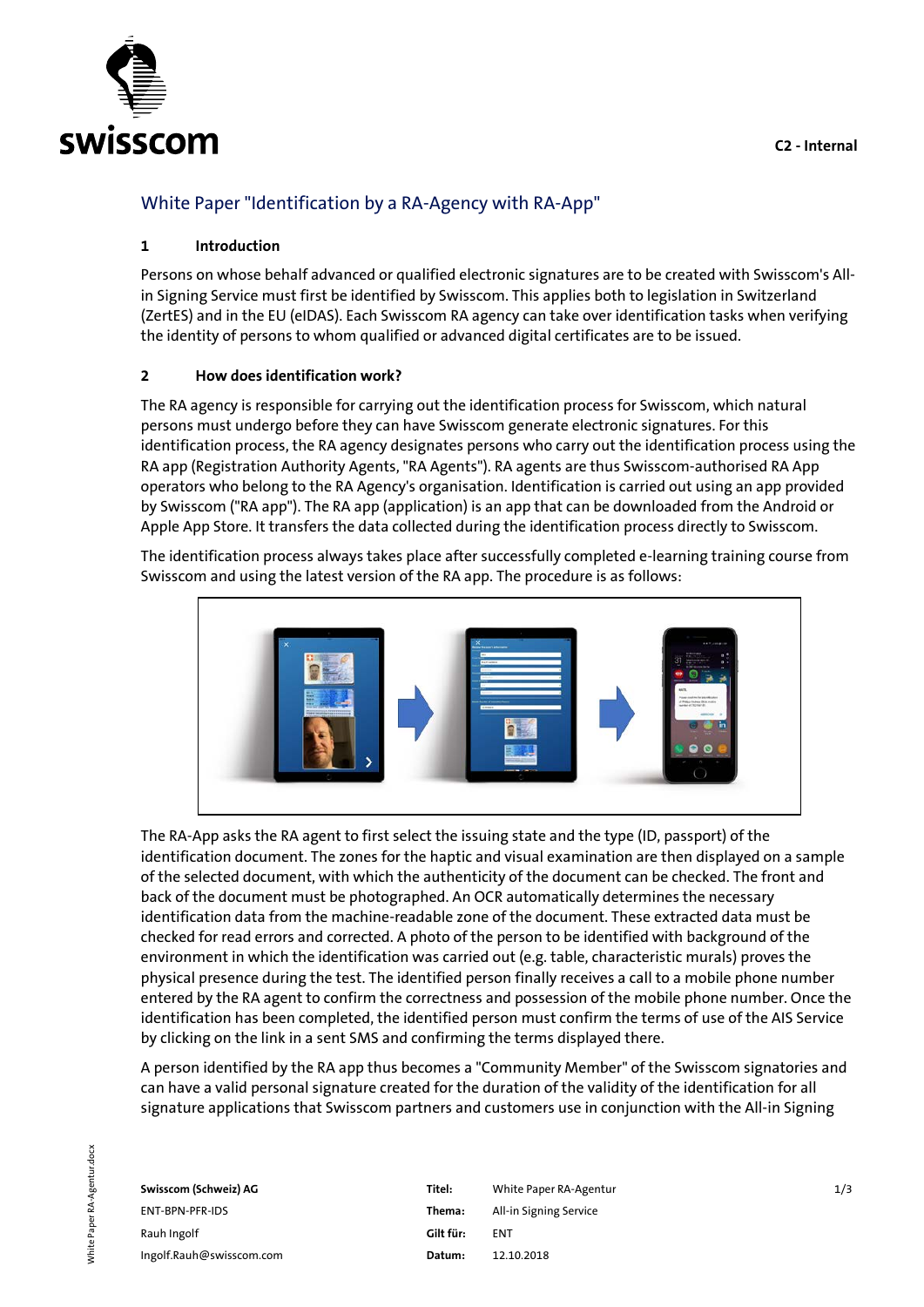

Service. This is done without a new identification being necessary, as long as this is permitted by the respective subscriber application.

## **3 How can I build a RA agent network?**

For legal reasons, the RA Agency may only propose persons from its own organisation as RA Master Agents or RA Agents, but third organisations may conclude a contract with Swisscom as a further RA Agency.

After concluding the contract, the RA agency first applies to Swisscom for the appointment of a RA Master Agent using the form provided. The RA agency shall ensure that the designated RA Master Agent has previously been identified by a Swisscom RA agent (e.g. contact person named in the contract or Swisscom partner) for the qualified electronic signature with Swisscom.

Swisscom examines the RA agency's application. The designated RA Master Agent receives a link to the elearning module as well as a link to the administration portal for the RA service activities of his RA agency by SMS to the specified mobile phone number or by e-mail. The RA Master Agent conducts the training for his RA Agent activity in the e-learning module and automatically completes the e-learning by answering exam questions. Swisscom will automatically be notified of the successful training and will provide access to the administration portal for the RA Master Agent. Before the authorization as RA Master Agent an employee of us will contact the future RA Master Agent in an online session and train him in handling his activity and in particular in using the administration portal.

RA Master Agents can specify additional RA Agents in the Administration Portal and manage their status. They may also, to the extent necessary for the performance of the RA Agency's obligations, view the following data of all persons identified by the RA Agency:

- first name(s), surname(s) of the person
- Reference to the identification evidence (ID card data is no longer visible)
- mobile number
- Trust level of identification (allowed for qualified or advanced signature)
- Authorization to sign only for a specific participant application or globally
- Date of identification
- Expiry of validity for signature authorization
- Status of identification

RA agents themselves can only perform identification tasks. Each RA-Agent and each Master-Agent will be informed once again of their duties of cooperation and confidentiality at the end of their examination and must confirm these as "read and understood". These obligations are an integral part of the RA Agency contract which the RA Agency concludes with Swisscom in advance.